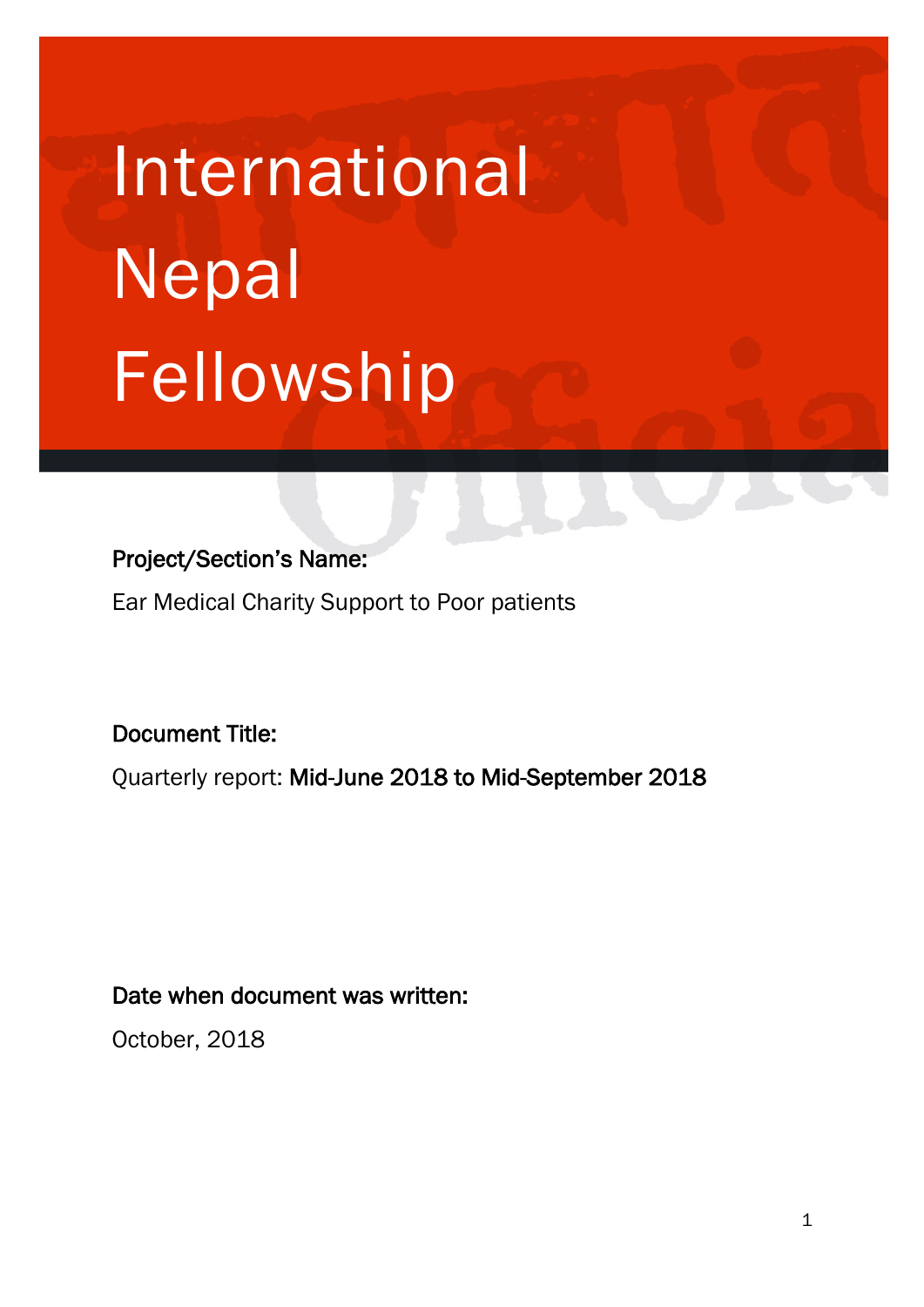Contact Details

| Name             | : Nalome Rongong                        |
|------------------|-----------------------------------------|
| <b>Job Title</b> | : Funding & Marketing Manager           |
| <b>Address</b>   | : International Nepal Fellowship        |
|                  | Green Pastures Hospital, Pokhara, Nepal |
|                  | <b>PO Box 28</b>                        |
| Tel              | $: +977$ [0]61 430342                   |
| E-mail           | : fm.manager@health.nepal.inf.org       |
| Website          | www.inf.org                             |

#### Name/Role of person approving report:

Yub Raj Acharya Hospital Administrator Green Pastures Hospital

#### Start date of the project:

Mid June 2017

#### Period covered by the report:

Mid-June to Mid-September 2018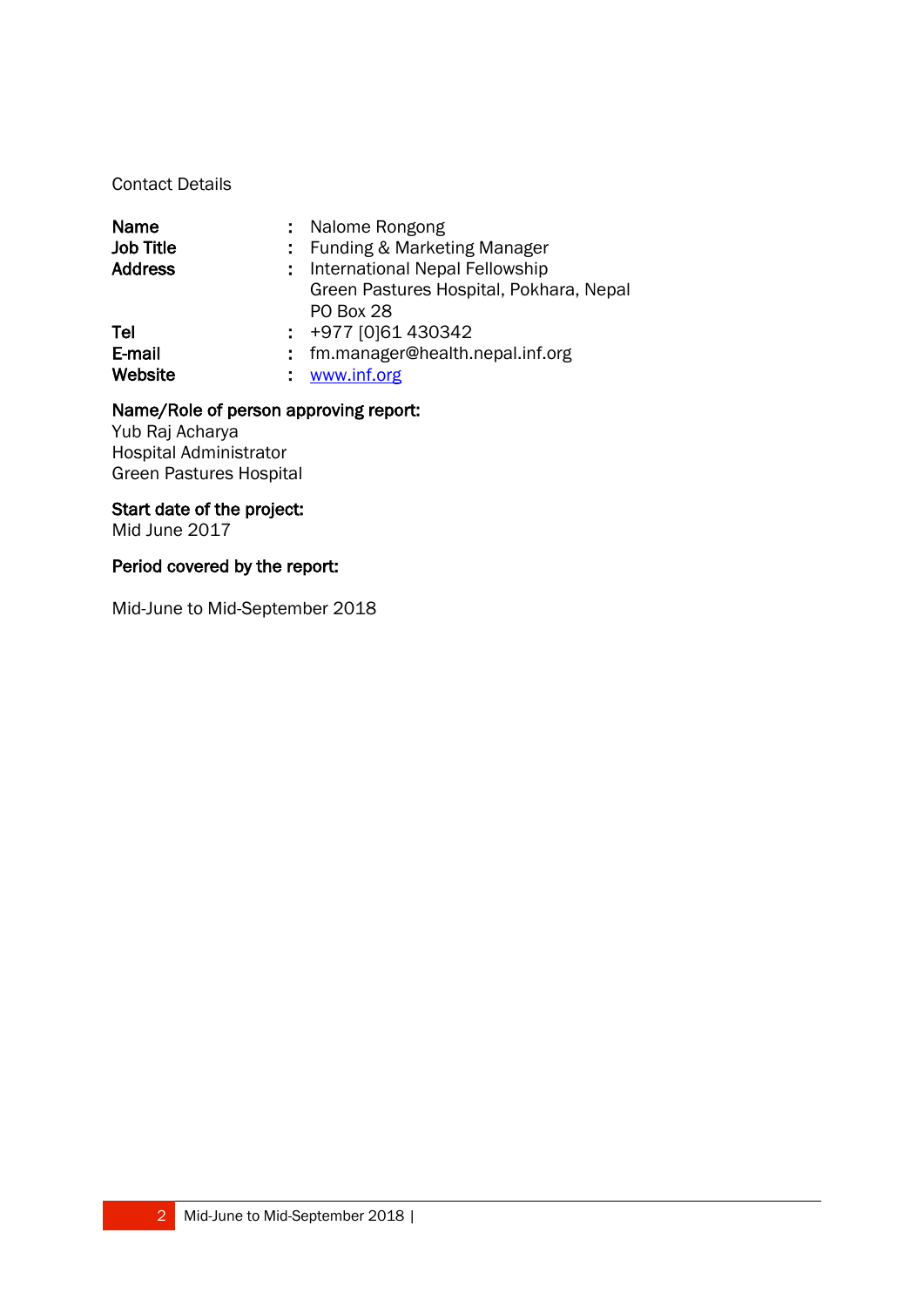#### Situation Update

Ear Centre of Green Pastures Hospital (GPH) continues to provide treatment to hearing impairment and ear related disease through its quality yet affordable services. During the reporting period, 3,806 people visited OPD services and 50 patients received surgeries.

#### Initiation of Ear Care Community Work

Dr. Mike along with the Mr. Eka Dev- Ear Centre's co-ordinator and the two newly recruited Ear Care Practitioners visited community of Mid-West (Banke, Bardiya and Surkhet) in September. The team observed community work done by Nepalgunj hospital. This has initiated as part of the Ear Centre's Community work through networking and collaboration.

#### Research

Dr. Mike is writing two medical papers, one of these so far accepted for publication in peer reviewed journal.

#### New recruitments

- Biraj Bhattarai Language and Speech Therapist
- Prabuddha Bhattarai Audiologist

• Subina Gurung- OPD assistant

• Surya Pokharel- Ear Care Practitioner







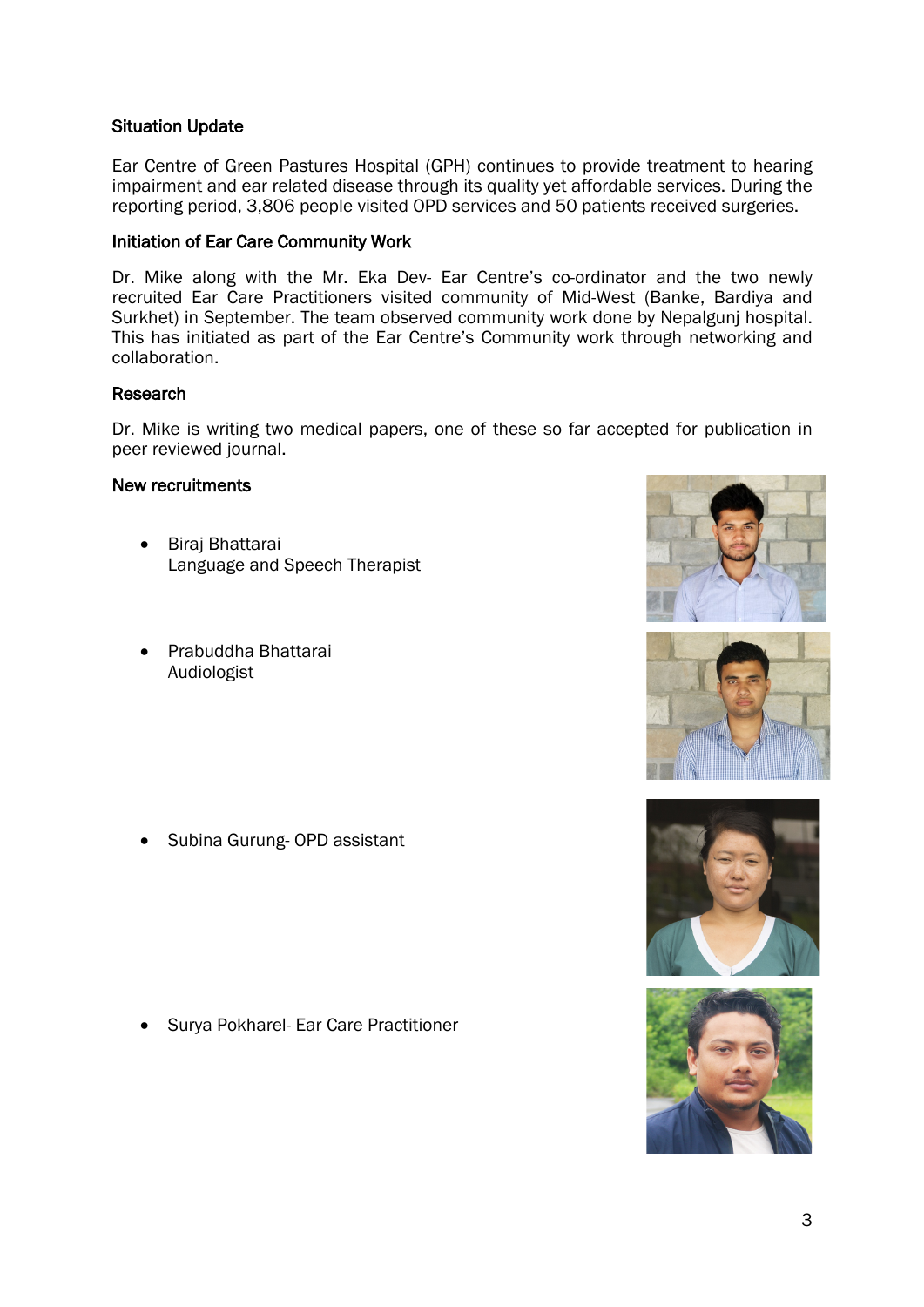• Subhas Paudel- Ear Care Practitioner



- 
- 
- Srijana Chetri- Ear Care Worker

• Nita Sripali- Ear Care Worker

## Quarterly Achievement

9(6M, 3F) persons benefitted during the reporting period with the Medical Charity Support from Ear Aid Nepal (EAN). In total, NPR 84,400 was supported through EAN. The tables below gives more detail of these patients. Through EAN support, patients like Shante Pariyar (story in later section) are able to hear now!!

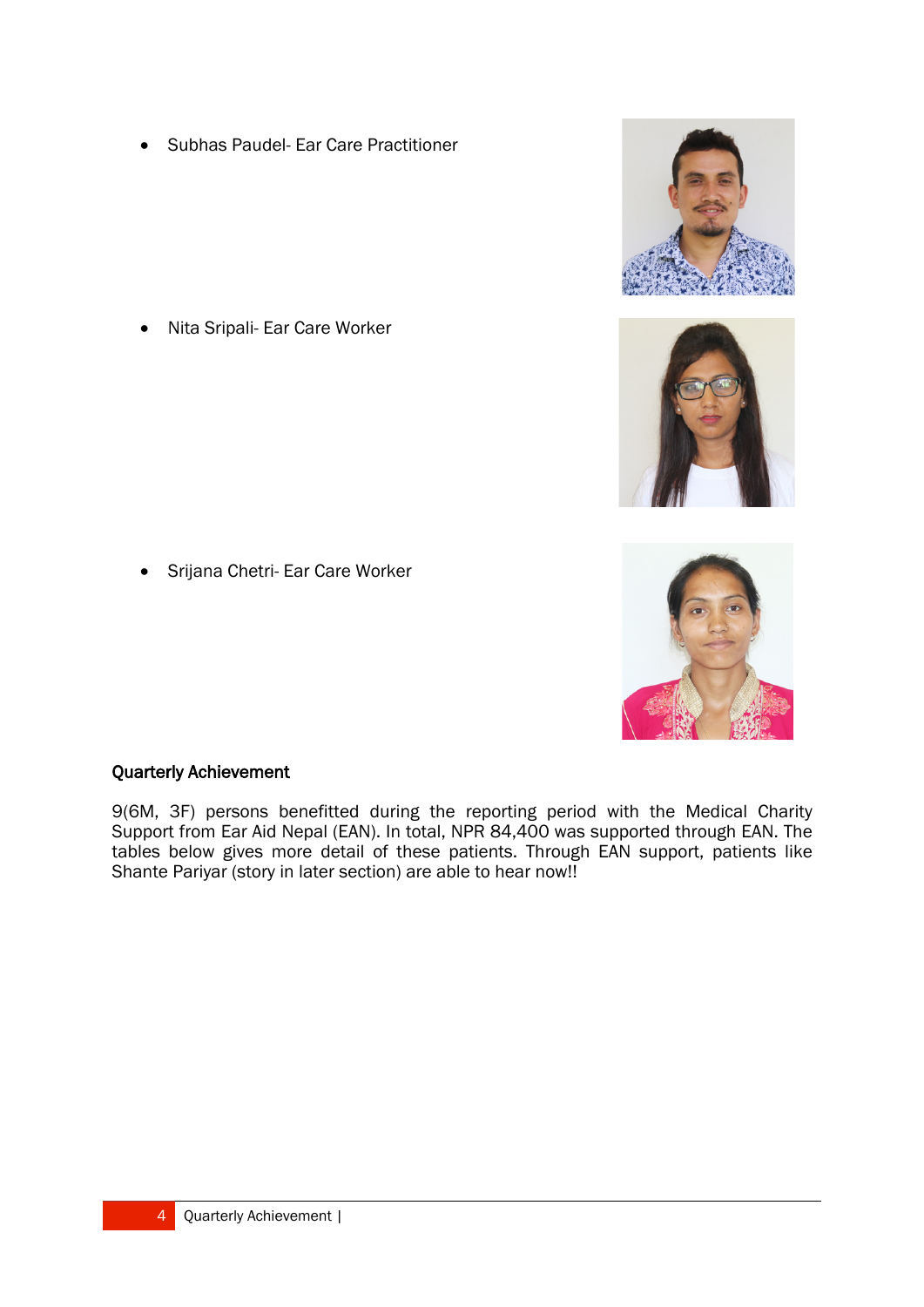INTERNATIONAL NEPAL FELLOWSHIP (Nepal) GREEN PASTURE HOSPITAL EAR CENTER<br>Medical Charity support for poor patients



Patient Report: Mid-June 2018 to Mid-September 2018

#### Table 1: Patient receiving support for Surgery

| ${\mathsf S}$<br>$\overline{\mathsf{N}}$ | Name               | <b>District</b> | Gender | Age | <b>Employment</b> | Surgery                                                                                       | <b>Diagnosis</b>               | <b>EAN</b><br>contribution | <b>Total cost</b><br>of<br>treatment | % of<br>treatment<br>provided |
|------------------------------------------|--------------------|-----------------|--------|-----|-------------------|-----------------------------------------------------------------------------------------------|--------------------------------|----------------------------|--------------------------------------|-------------------------------|
| $\mathbf 1$                              | Lila Bdr Majhi     | Bara            | M      | 24  | Farmer            | R Attico-<br>Antrostomy+T'Plasty+O'<br>Plasty + Cavity<br>obliteration+Meatoplas<br>ty+T tube | R AA                           | 21000                      | 43000                                | 49                            |
| $\overline{2}$                           | Unik Subedi        | Kaski           | M      | 5   | Student           | L MR<br>Mastoidectomy+T'Plast<br>y+O'Plasty + partial<br>cavity obliteration +<br>Meatoplasty | L AA Csom                      | 11000                      | 41000                                | 26                            |
| 3                                        | Laxmi<br>Ranjitkar | Kaski           | F      | 45  | Housewife         | L M'Plasty GA                                                                                 | $B/L$ COM (TT) +<br><b>CHL</b> | 3500                       | 20500                                | 17                            |
| $\overline{4}$                           | <b>Bishal BK</b>   | Kaski           | M      | 15  | Student           | L MR<br>Mastoidectomy+T'Plast<br>y+0'Plasty +<br>Meatoplasty + cavity<br>obliteration         | L AA Csom                      | 15000                      | 40000                                | 38                            |
| <b>Total</b>                             |                    |                 |        |     |                   |                                                                                               | Rs 50,500/-                    |                            |                                      |                               |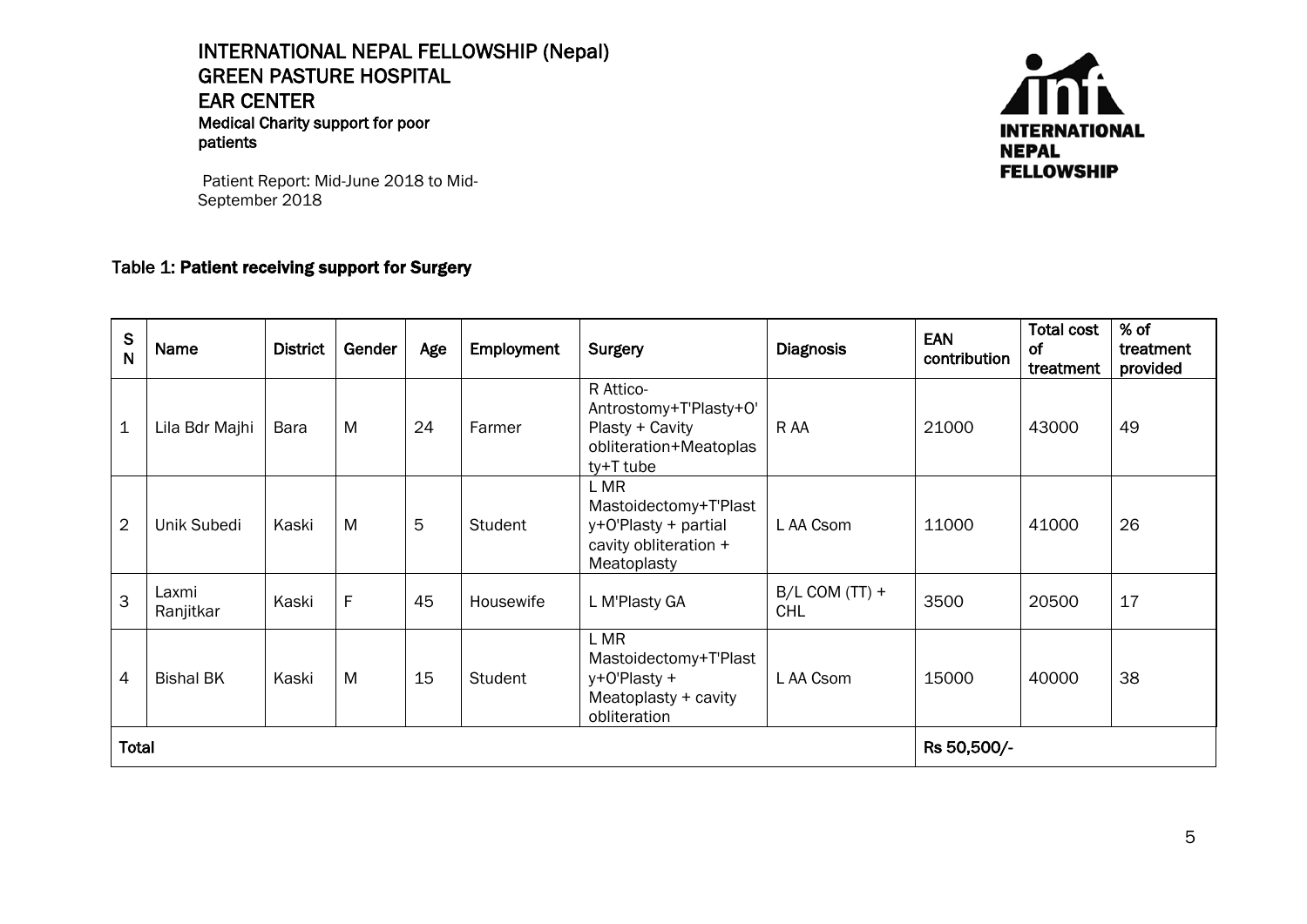### Table 2: Patient receiving support for Hearing Aid

| SN | Name              | <b>District</b> | Gender | Age | Employment     | <b>H'Aid</b><br>type | <b>EAN</b><br>contribution | Total cost of<br>treatment | $%$ of<br>treatment<br>provided |
|----|-------------------|-----------------|--------|-----|----------------|----------------------|----------------------------|----------------------------|---------------------------------|
|    |                   |                 | F      |     |                | Basic 1              |                            |                            |                                 |
| 1  | Kalawati Subedi   | kaski           |        | 80  | House wife     | ear                  | 4900                       | 8400                       | 58                              |
|    |                   |                 | M      |     |                | Basic 1              |                            |                            |                                 |
| 2  | Pom Bdr Nepali    | kaski           |        | 57  | Not known      | ear                  | 8400                       | 8400                       | 100                             |
|    |                   |                 | M      |     |                | Basic 1              |                            |                            |                                 |
| 3  | Rabi Bhakta Baral | Kaski           |        | 47  | Not known      | ear                  | 4400                       | 8400                       | 52                              |
|    |                   |                 | F      |     | Leprosy        | Basic 1              |                            |                            |                                 |
| 4  | Suk Maya Chhetri  | kaski           |        | 63  | Patient        | ear                  | 8400                       | 8400                       | 100                             |
| 5  | Vijaya Pun Magar  | Rolpa           | M      | 24  | <b>Student</b> | Digital 2            | 7800                       | 12800                      | 61                              |
|    | Total             |                 |        |     |                |                      | Rs 33,900/-                |                            |                                 |